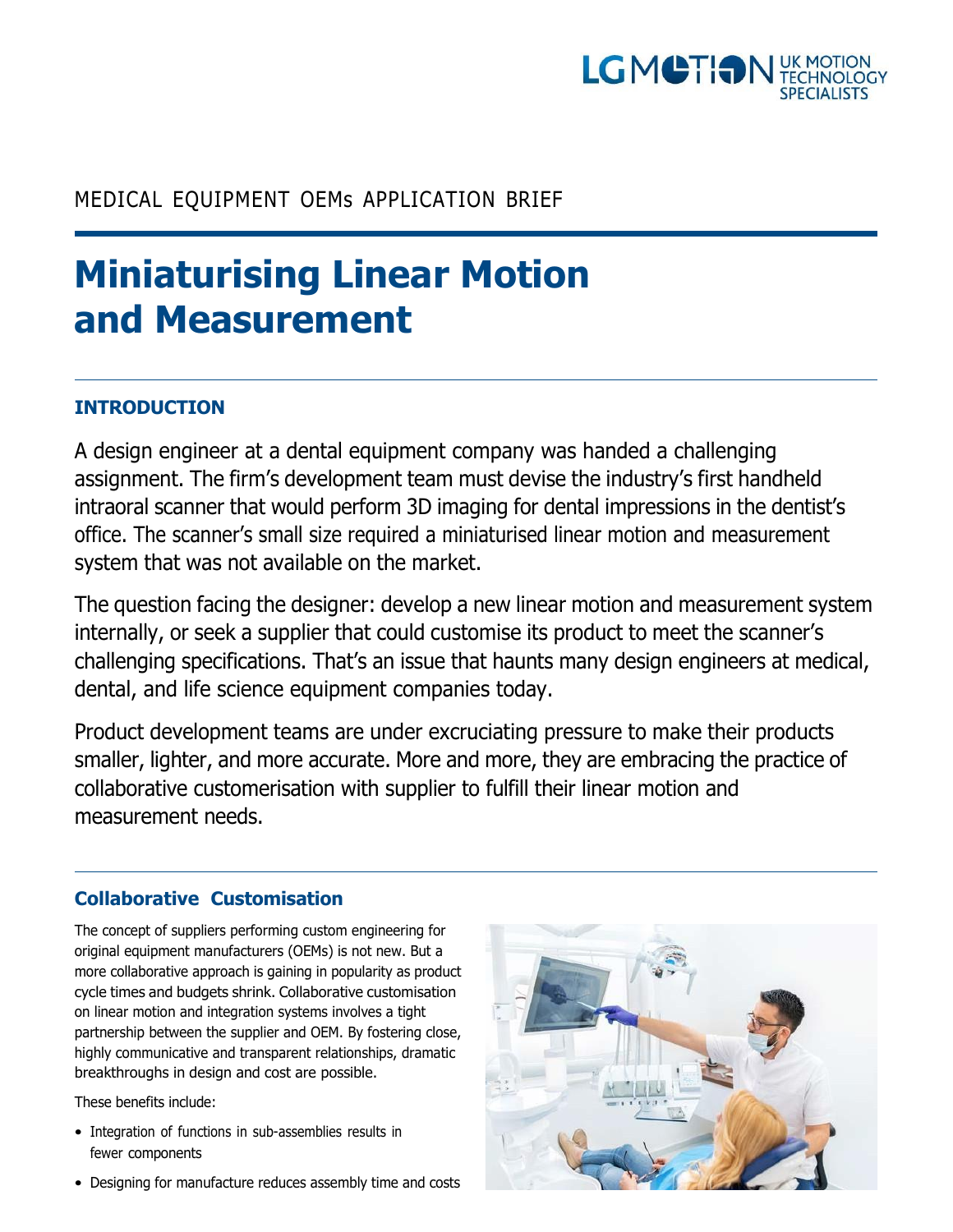- Single sourcing offers one point of accountability for technical support and problem resolution
- Parallel engineering efforts cut product development time

While customisation may result in a higher initial price, the benefits stated above typically reduce the total cost of ownership and achieve the OEM's cost targets. It also creates customer-centric products that are not presently available in the market.

#### **Integrating Linear Motion and Measurement**

Linear motion and measurement are core technologies in dental and medical equipment, life science instruments, and optical systems. In the past, separate subsystems were required to incorporate these functionalities. Traditional linear motion and measurement systems were large and required additional engineering work to integrate their operation.

SCHNEEBERGER has created a new technology, the MINISCALE PLUS, which consists of a fixed carriage and rails that move with a maximum acceleration of 300m/s2 back and forth. An integrated scale enables positioning of a sensor in 0.1-micron resolution. The device maintains exceptionally accurate movement because measurement takes place close to the working process. The MINISCALE PLUS is delivered in a module that simply drops into the OEM's product. That means system complexity is reduced and the development process is dramatically accelerated.



### **Selecting a Collaborative Customisation Partner**

Not every linear motion supplier is resourced and facilitated to engage in product and system customisation. In evaluating vendors, look for the following attributes and capabilities:

- Deep engineering expertise that is focused on linear motion and measurement products and operates with an innovation culture
- Flexible manufacturing systems that can adapt to the

new production requirements of a customised product. This includes incorporating lean rules and Industry 4.0 processes that can build high-quality components costs effectively

- Full commitment to reliably meet delivery requirements
- Flexibility to absorb fluctuations in market demand

Selecting the appropriate customisation partner should not be based on price alone



# **Dental Equipment Maker Employs Collaborative Customisation to Miniaturise Handheld Scanner**

A recent project with a dental equipment manufacturer represents a successful application of collaborative customisation. The OEM envisioned a new handheld intraoral scanner that would enable the practitioner to generate in-office 3D impressions of patients' teeth for crowns, bridges, and implants. The device required linear motion and measuring systems that would hold the instrument's sensor, fit into a handheld form factor, and move rapidly in extremely small and